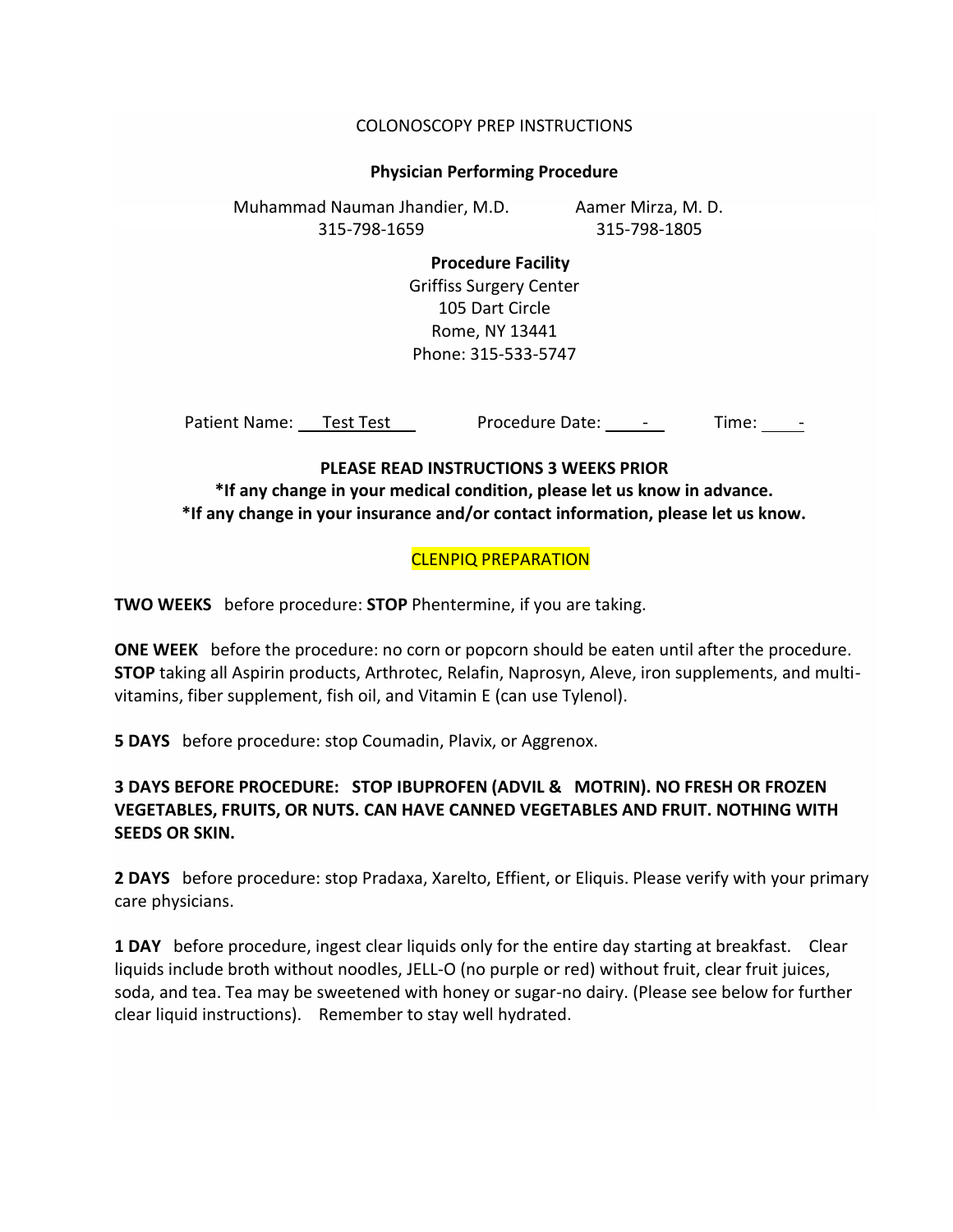#### **THE AFTERNOON OF THE DAY BEFORE YOUR COLONOSCOPY - DAY BEFORE REGIMEN**

**DATE**: **TIME**: (Between 4-6PM)

## **STEP 1 STEP 2**

--Do not mix with anything else liquids, --Drink the entire contents taken at your own pace

--Do not refrigerate  $-$ Follow with FIVE (5) 8-ounce drinks of clear

#### **THE LATE EVENING OF THE DAY BEFORE YOUR COLONOSCOPY - DAY BEFORE REGIMEN**

Date: Start Time: (Between 10PM-12AM)

#### **STEP 1 STEP 2**

--Do not refrigerate before the colonoscopy --Do not mix with anything else

 Follow with THREE (3) 8-ounce --Drink the entire contents drinks of clear liquid within 5 hours,

## **THE EVENING BEFORE YOUR COLONOSCOPY PROCEDURE - SPLIT-DOSE REGIMEN**

Date: Date: Start Time: (Between 5-9PM)

| STEP 1                          | STEP <sub>2</sub>                          |
|---------------------------------|--------------------------------------------|
| --Drink the entire contents     | Follow with FIVE (5) 8-ounce drinks        |
| --Do not refrigerate            | of clear liquid within 5 hours, before the |
| --Do not mix with anything else | colonoscopy                                |

## **THE MORNING OF YOUR PROCEDURE - SPLIT-DOSE REGIMEN**

Date: Start Time: (5 hours before your colonoscopy)

# **STEP 1 STEP 2** --Do not refrigerate extending the second second second 8-ounce drinks of clear liquids.

--Drink the entire contents Follow with a MINIMUM OF THREE (3) --Do not mix with anything else Finish all your liquids at least 3 hours Before your colonoscopy.

## **NOTHING TO EAT OR DRINK AFTER MIDNIGHT ONLY THE PREP IN THE AM.**

**ON THE DAY OF THE EXAMINATION**: You may take your blood pressure, seizure, or heart medication with a small sip of water. You may take your PPI's, Inhalers, and narcotics given 6 hours prior to procedure. **NO aspirin based medications**.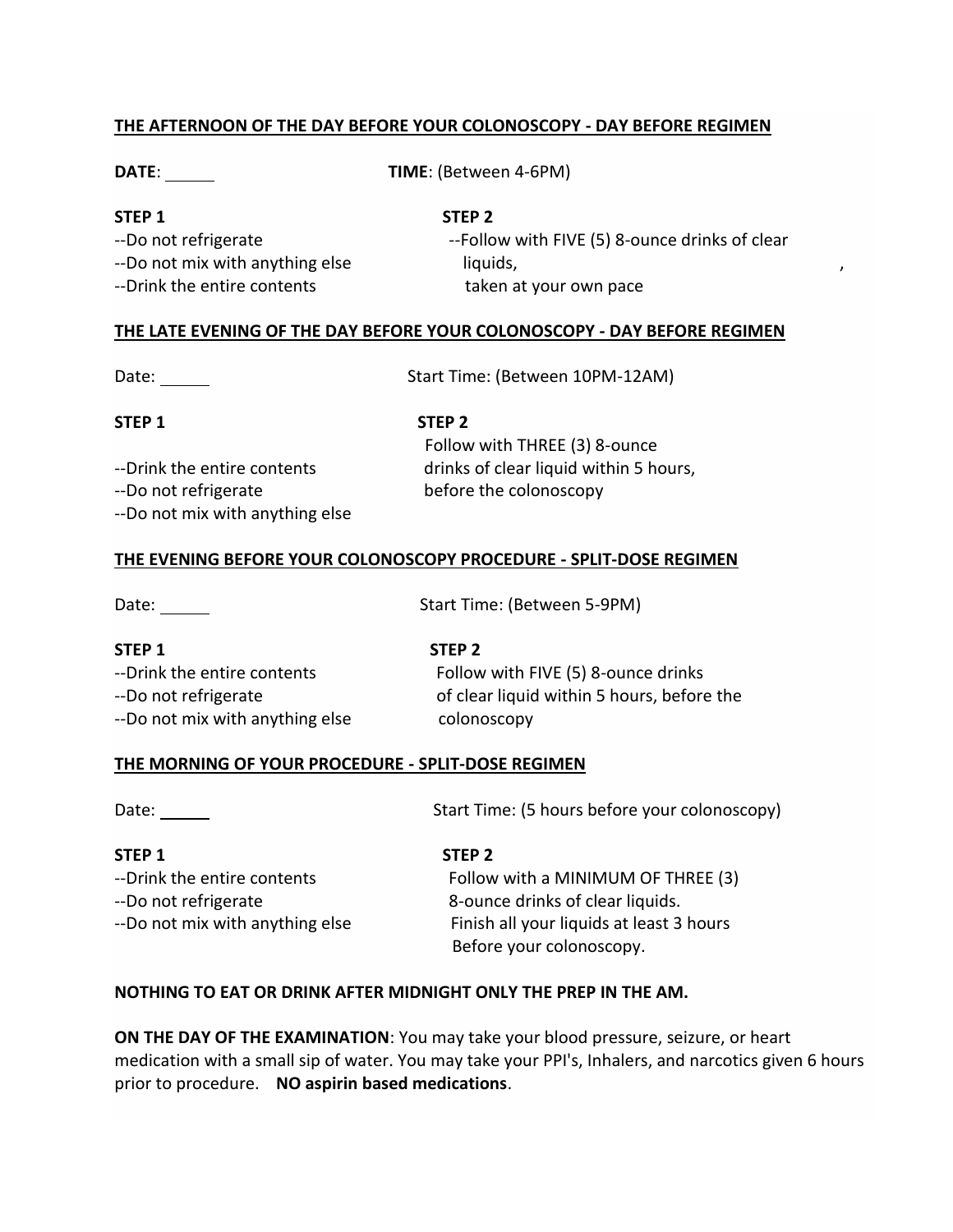## **IF YOU USE A C-PAP MACHINE, BRING IT WITH YOU TO THE PROCEDURE.**

**Be sure to arrange transportation before your procedure.** A responsible adult over the age of 18 must drive you home. Transportation will be verified before the procedure. You may use a taxi (but not a bus) for your transportation only if you have a person accompanying you other than the taxi driver. Your procedure will be canceled if these arrangements are not made. **EXPECT TO BE AT THE CLINIC FOR 4-5 HOURS.**

If you are **DIABETIC** please check with your primary care physician regarding medications.

IF YOU HAVE ANY PROBLEMS WITH THIS PREP, PLEASE CALL THIS OFFICE AT ANY TIME OF THE DAY OR NIGHT. IN THE MORNING IF BOWEL MOVEMENTS AREN'T COMPLETELY CLEAR (WITHOUT ANY STOOL) CALL THE OFFICE AND THE FACILITY WHERE YOUR PROCEDURE IS SCHEDULED TO BE PERFORMED (PHONE NUMBERS ABOVE).

\*Start at Breakfast Day Before Procedure!!

# CLEAR LIQUID DIET!! ONLY THESE FOODS ARE ALLOWED

SOUP: Clear bouillon, clear broth, clear consommé'

BEVERAGES: Tea, coffee, decaffeinated coffee, Kool-Aid, carbonated beverages **PLEASE DO NOT PUT ANY MILK IN YOUR COFFEE OR TEA**

JUICES: White Cranberry juice, white grape juice, and apple juice. Strained lemonade, limeade or orange drink.

# **ANY JUICE THAT YOU CAN SEE THROUGH THAT HAS NO PULP**

DESSERTS: Water, ices, Italian ices, popsicles, JELL-O

AVOID THE FOLLOWING: Milk or milk products Juices with pulp or any liquid you cannot see through Purple/Red JELL-O Purple/Red Popsicles Purple/Red Artificial Coloring

Please be advised that approximately 1 week to 1 day prior to your scheduled procedure you will be receiving a call from a Registered Nurse from the Pre-Admission Screening Dept. This appointment is important and necessary to complete in order for you to have the procedure. If you do not get a call for the pre-admission interview this will be done upon arrival of your procedure date.

If you do not show up for the procedure you will be at risk of being discharged from the practice.